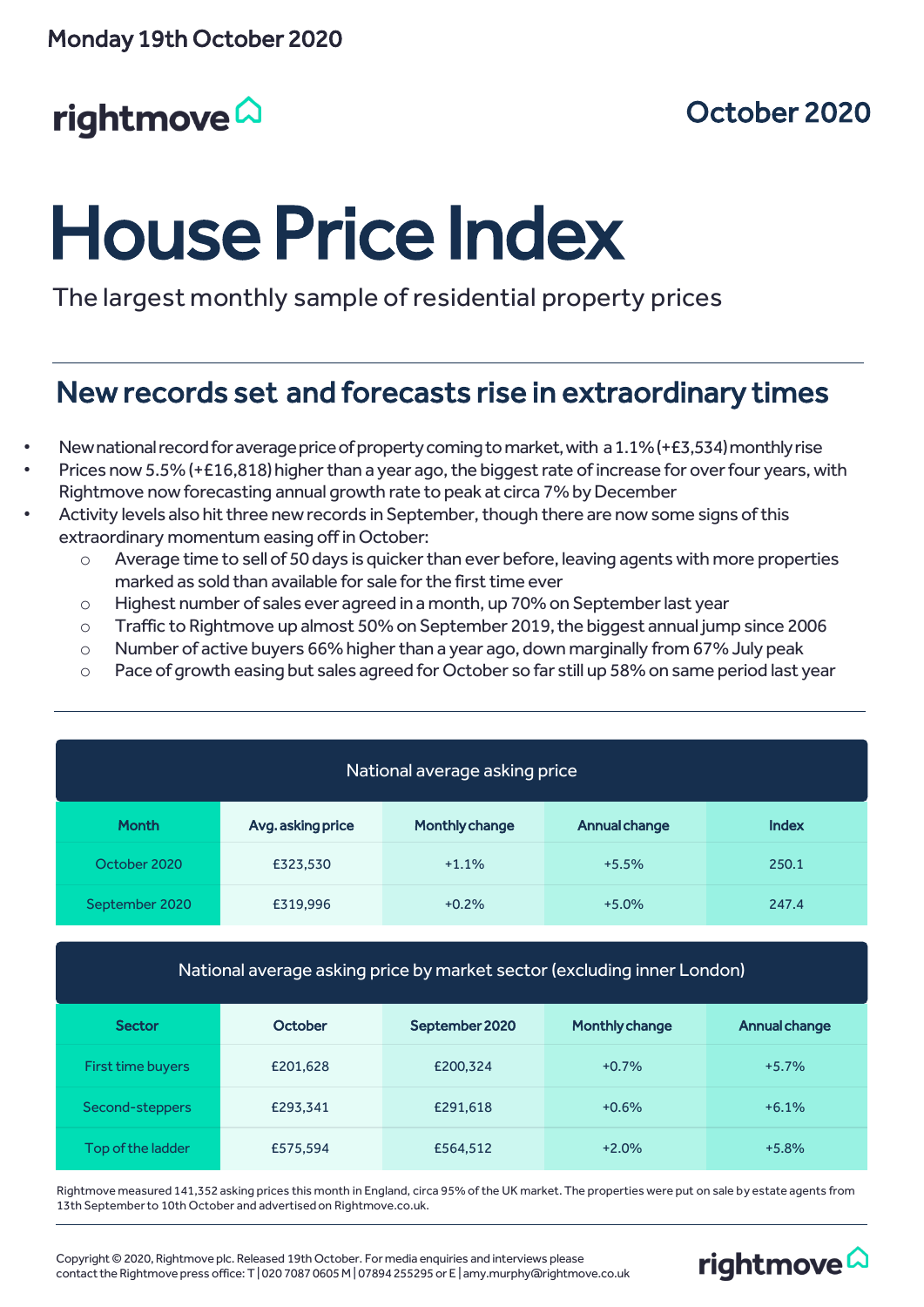The average price of property coming to market increased by 1.1% (+£3,534) this month, to an all-time national record of £323,530. This is 5.5% (+£16,818) higher than a year ago, the highest annual growth rate for over four years. The momentum caused by the combination of pent-up and new demand has led to new records in several key metrics, and as a result Rightmove forecasts that the annual rate of increase will rise further before the year-end and peak at around 7%. The forecasting rulebook has been rewritten in this extraordinary year, with predictions of a post-lockdown price plunge in quarter three failing to materialise, and Rightmove's original forecast in December last year of a 2% annual rise for 2020 being too timid.

#### Tim Bannister, Rightmove's Director of Property Data comments:

"Previous records are tumbling in this extraordinary market, and there are still some legs left in the upwards march of property prices. We predict that the annual rate of growth will peak by December at around 7% higher than a year ago. Many buyers seem willing to pay record prices for properties that fit their changed post-lockdown needs, though agents are commenting that some owners' price expectations are now getting too optimistic, and not all properties fit the must-have template that buyers are now seeking. Not only is the time left to sell and legally complete before the 31st March stamp duty deadline being eaten away by the calendar, but more time is also needed because the sheer volume of sales is making it take longer for sales that have been agreed to complete the process. Sellers and their agents should therefore be wary of being too optimistic on their initial asking price, as whilst activity levels continue to amaze there are some signs of momentum easing off from these unprecedented levels."

Despite the effective market closure between late March and mid-May, 2% more sales have been agreed so far this year than in the same period in 2019, so this is not just a release of delayed pent-up demand. There is new demand too, which is continuing at pace, although there are some signs of it easing slightly.

As well as the new price record, September saw three new records for market activity, with figures better than ever previously recorded by Rightmove:

- The average time to sell is now 50 days, which is 12 days faster than the same period last year
- For the first time ever, estate agents now have more properties marked as sold than they have as available for sale
- Finally, the number of sales reported by agents also set a new record, and was 70% higher than the same period a year ago

Rightmove also recorded a 49% increase in traffic in September compared to the same period last year, which is the biggest year-on-year jump since 2006. So far in October the number of sales agreed is still 58% up on the same period last year. The number of active buyers contacting estate agents also continues to run at a high level, up by 66% in September compared to 12 months ago, and only marginally down on the peak of +67% seen in July.

#### Bannister notes:

"Prospective buyers are seeing properties selling fast and prices rising as they search for their next home , adding to momentum and spurring them on to act quickly. With the number of buyers contacting agents still up by two-thirds on a year ago, there is plenty of fuel left in the tank to drive further activity in the run-up to Christmas and into next year. There have also been government promises of additional low-deposit mortgage support for first-time buyers, which could prove to be timely as we run up to 31st March. It appears that the current momentum, assisted by the prospect of stamp duty savings, is helping to keep the housing market healthy. Estate agents have worked hard to give confidence to sellers and buyers alike that property viewings can be conducted safely, and early signs show that market activity still remains high in areas with stricter local lockdowns."

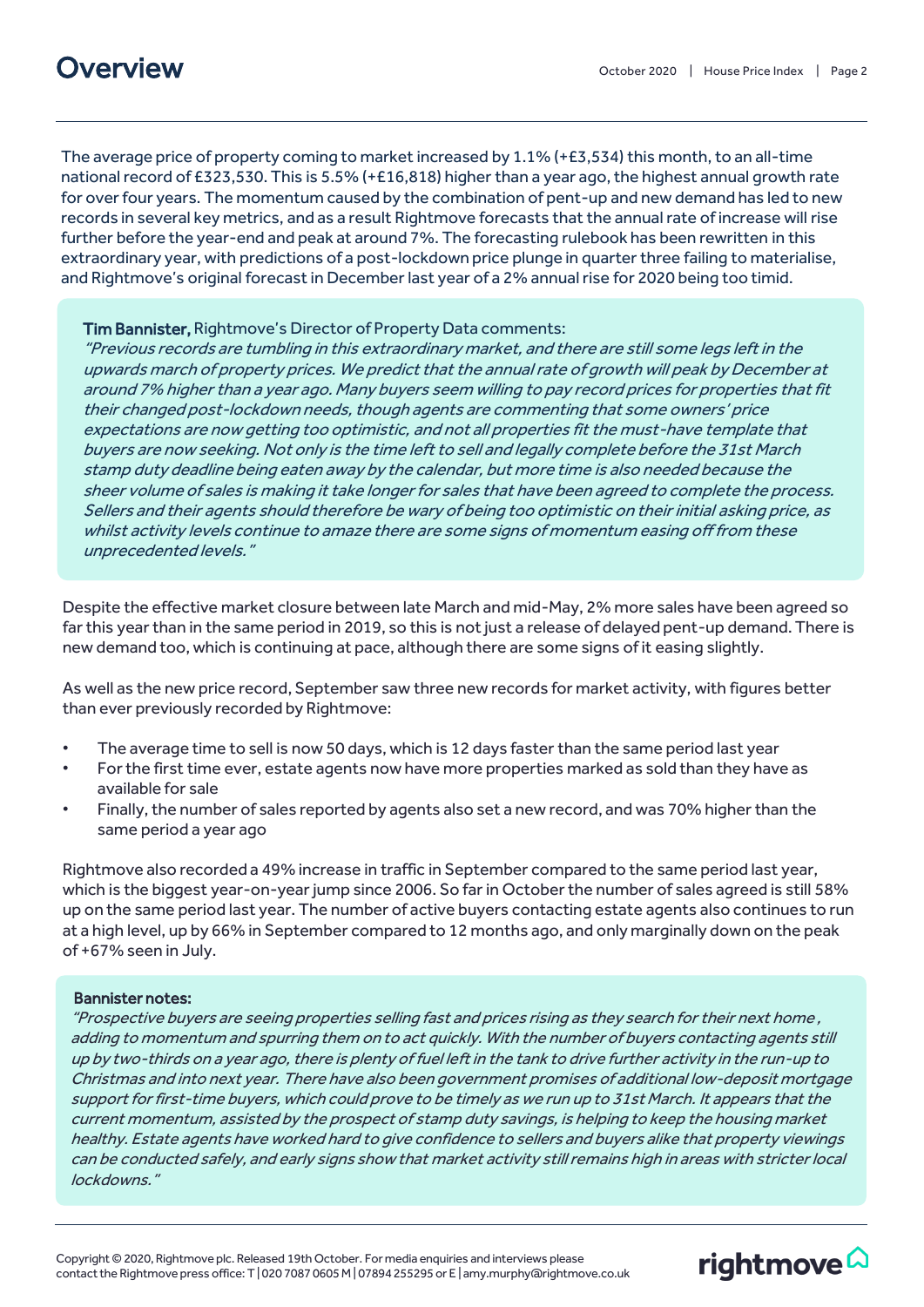#### Agents' Views

Martin Robinson, Director of Hunters, said: "We would normally see a slowing of the market as the nights draw in, but the appetite to take full advantage of the low interest rates and a stamp duty holiday means activity continues to grow. Demand is still outweighing supply, particularly for quality properties marketed at the right price, and we're regularly experiencing sales going to best and final offers. The market continues to be strong right across the property types, whether it be first time buyer, investor, second time mover or houses in the country which offer more outside space. We're also seeing changes in the habits of the consumer with many saying that there is no need to be on the doorstep of their work place and are looking to move to a more rural or affordable location, broadband speed permitting, to work remotely where they can get more for their money."

Dominic Agace, Chief Executive of Winkworth estate agents, with 100 offices nationwide, including 60 in the capital, said:"The market remains brisk across all levels, as we see new lifestyle choices support this demand. We are now seeing sellers join the property market, catching up with buyers' early start. With both tracking well ahead of 2019 levels, we expect this activity to continue for the rest of the year. However, with increasing supply and uncertainty around Covid, we expect prices to flatten out now we are past the peak autumnal market. The market has been strong across all our London offices, as property movers look to take advantage of the savings on stamp duty and the record low interest rates. This includes those looking to get onto the housing ladder, second steppers looking to move from a flat to their first house, and people looking for outside space by moving to outer London or going further and taking the plunge to make their move to the country, with our offices in commuter locations and beyond seeing significant demand. I think the trend to make a move for more space will continue, reflecting the increasing trend for working from home."



#### Average asking price trend

rightmove<sup>2</sup>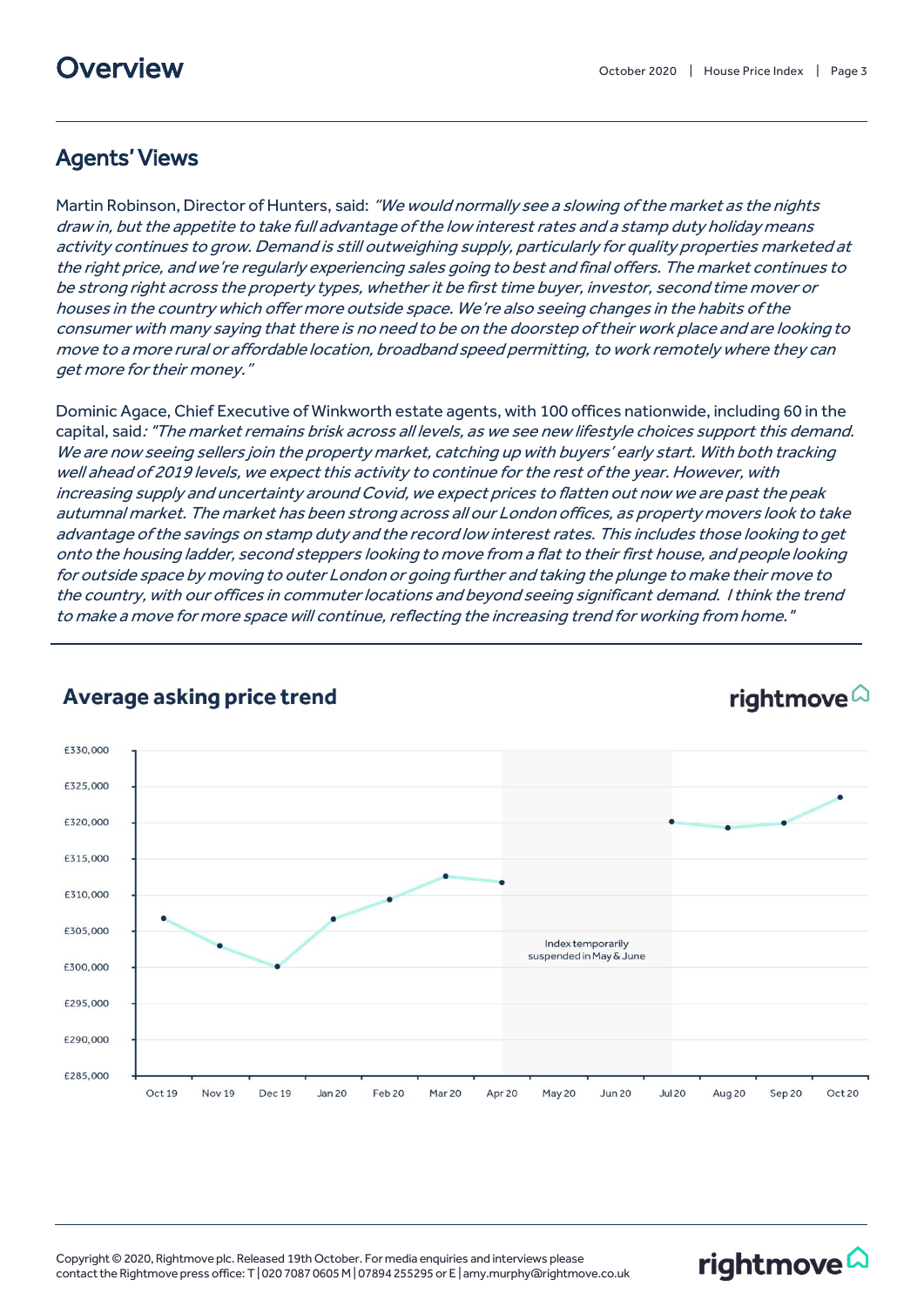## Asking price trends

rightmove<sup>2</sup>

#### Five year asking price trend



#### % monthly change in average asking prices

### rightmove<sup>2</sup>

rightmove<sup>2</sup>

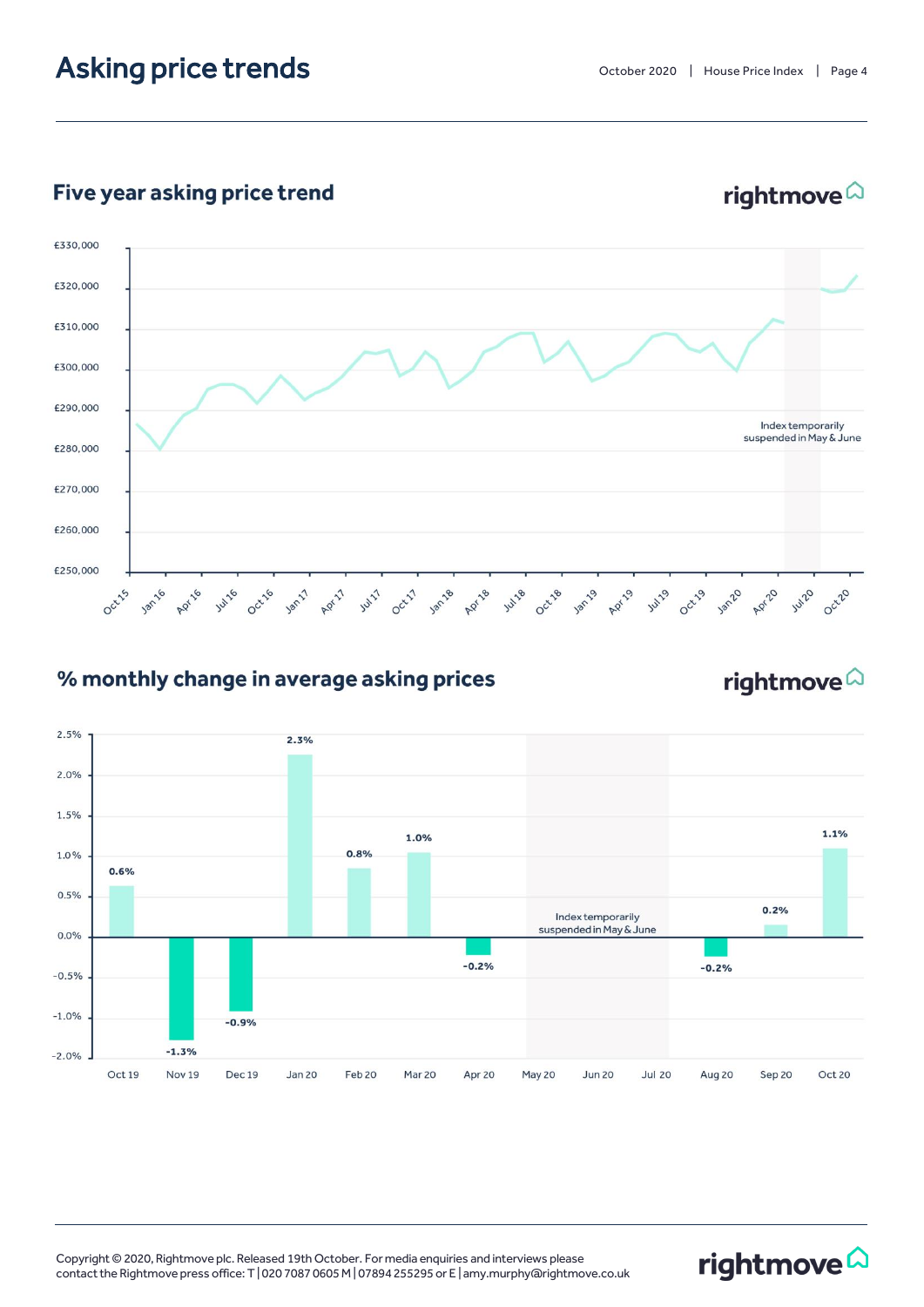## Average time to sell and stock



#### Average time to secure a buyer (no. days) National

#### Average stock per agent (including Under Offer/Sold STC)

## rightmove<sup>2</sup>

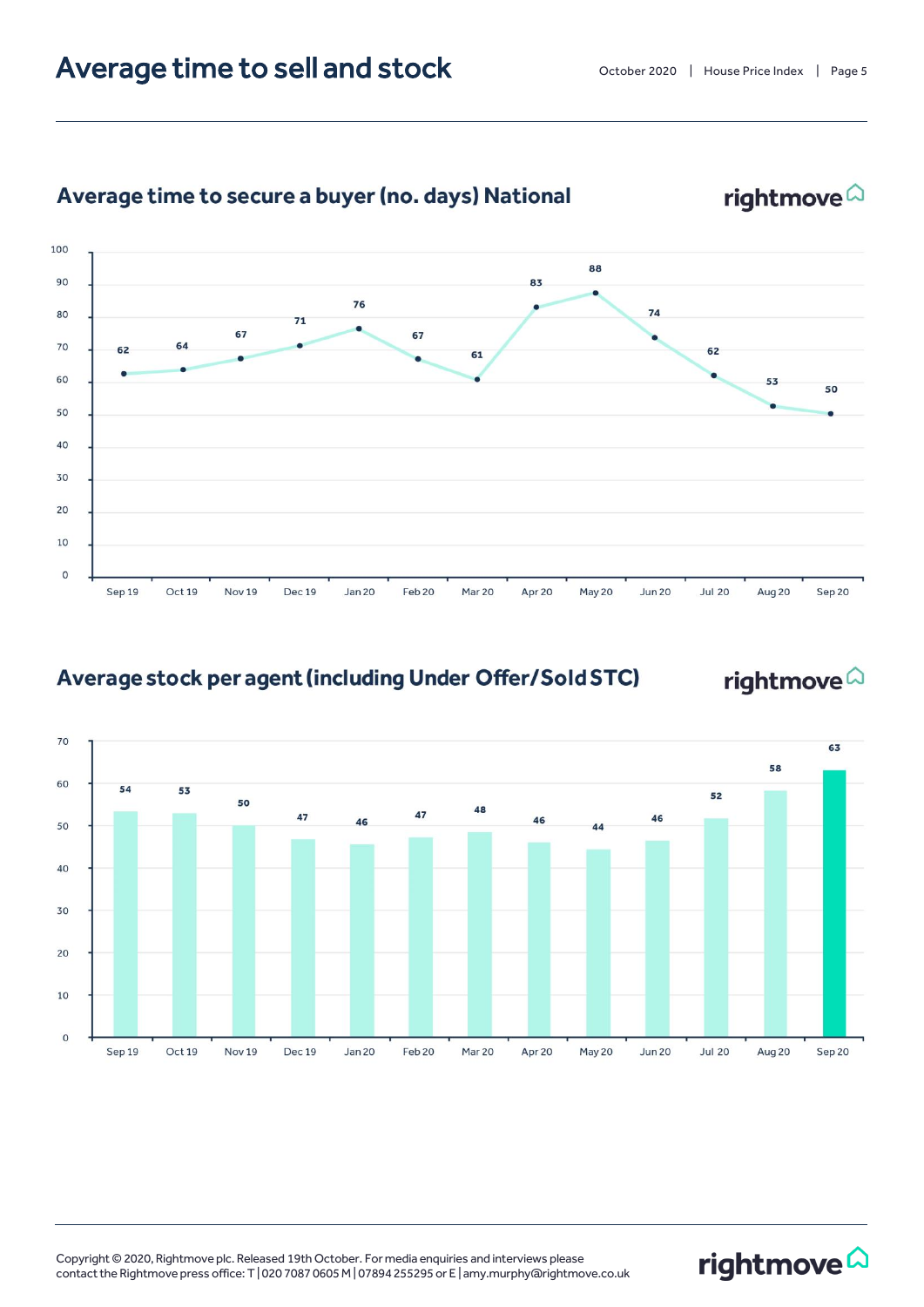## Regional trends

rightmove<sup>2</sup>

## **House Price Index**

|  | Increase from previous month |  |
|--|------------------------------|--|

Decrease from previous month

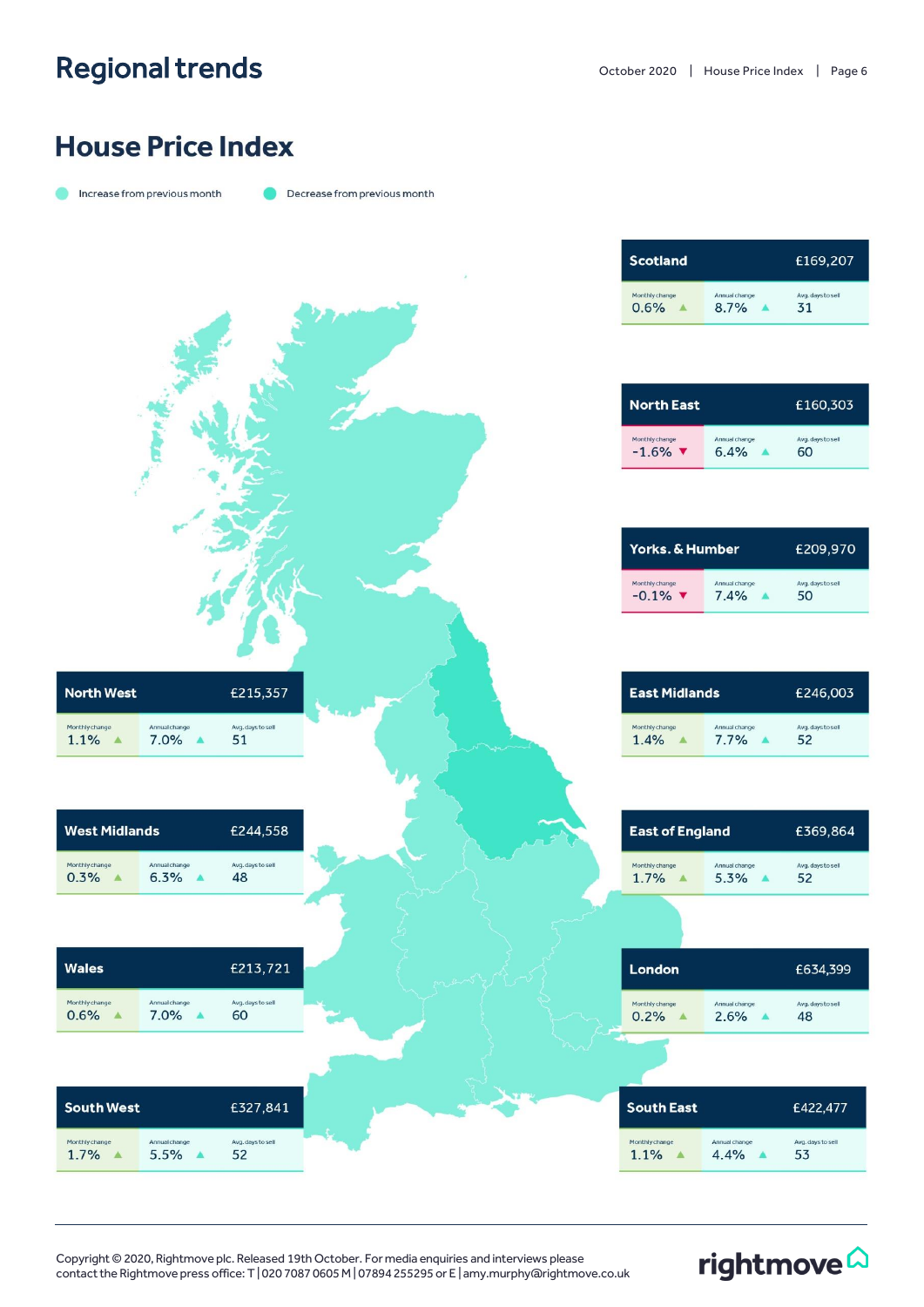

### Average time to secure a buyer (no. days) London

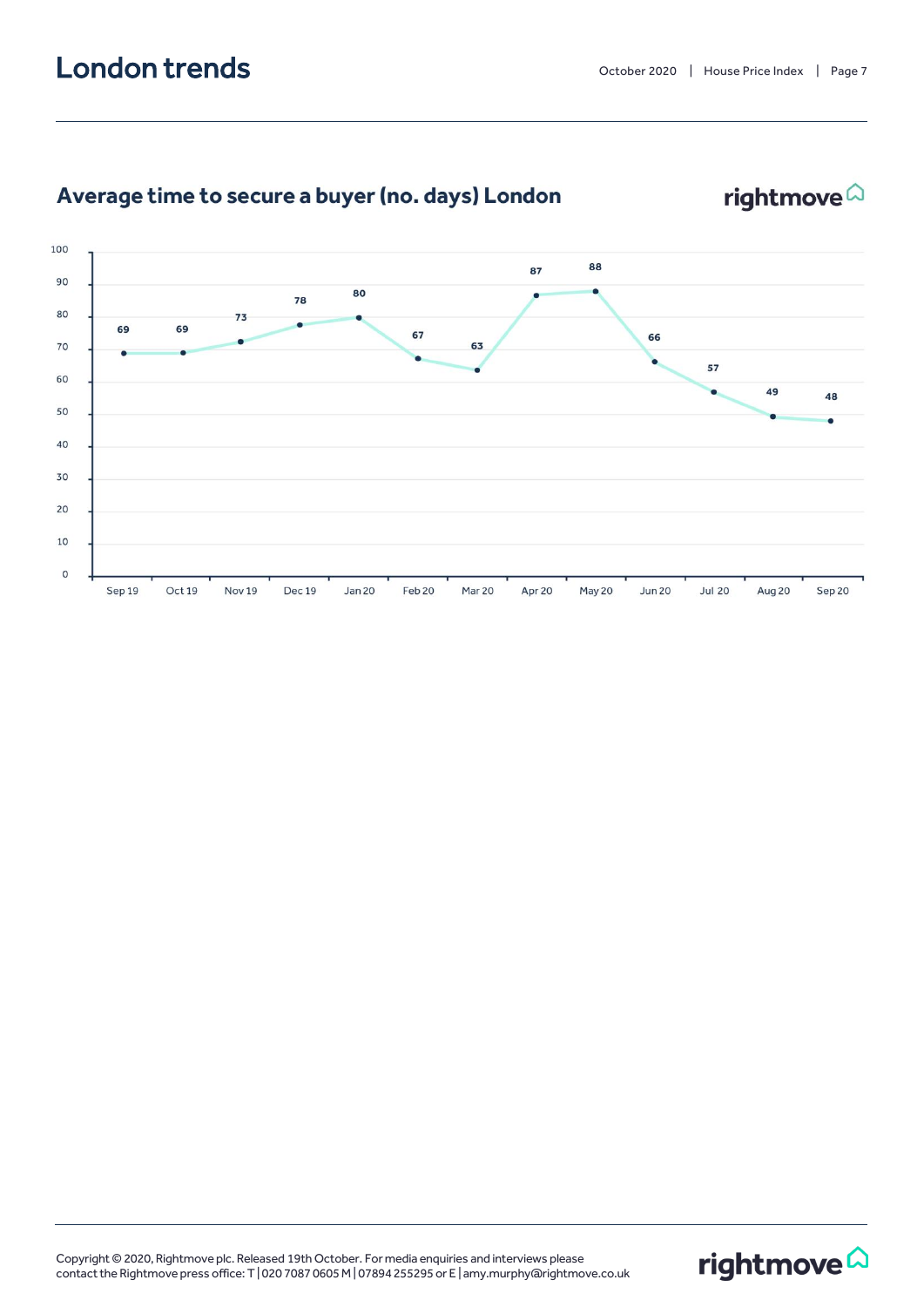## Asking price trends

Borough data is based on a three-month rolling average and can be used as an indicator of overall price trends in each borough over time. It is not directly comparable with the overall London monthly figures.

| <b>Borough</b>                | Avg. price Oct 2020 | Monthly change | Annual change |
|-------------------------------|---------------------|----------------|---------------|
| <b>Kensington and Chelsea</b> | £1,504,887          | $-2.4%$        | $-7.1%$       |
| Westminster                   | £1,326,577          | 1.1%           | $-4.1%$       |
| Camden                        | £988,649            | $-2.3%$        | 3.8%          |
| Hammersmith and Fulham        | £944,548            | $-0.8%$        | 3.6%          |
| <b>Richmond upon Thames</b>   | £870,310            | $-2.4%$        | 6.7%          |
| Wandsworth                    | £793,361            | $-1.7%$        | 2.7%          |
| Islington                     | £779,235            | $-0.6%$        | 3.0%          |
| Haringey                      | £657,125            | 1.3%           | 7.4%          |
| Hackney                       | £656,029            | $-1.1%$        | 1.7%          |
| Lambeth                       | £652,803            | $-0.4%$        | 5.0%          |
| <b>Barnet</b>                 | £651,939            | $-0.3%$        | 2.4%          |
| Merton                        | £651,623            | $-2.7%$        | 3.5%          |
| Southwark                     | £642,175            | $-0.9%$        | $-1.8%$       |
| <b>Kingston upon Thames</b>   | £623,203            | 0.6%           | 6.0%          |
| <b>Brent</b>                  | £601,865            | 0.8%           | 6.0%          |
| Ealing                        | £579,076            | $-0.2%$        | 4.9%          |
| Harrow                        | £578,451            | 0.6%           | 5.5%          |
| <b>Bromley</b>                | £564,578            | 1.0%           | 6.6%          |
| <b>Tower Hamlets</b>          | £564,146            | $-0.9%$        | $-1.2%$       |
| Hounslow                      | £550,983            | 0.0%           | 3.9%          |
| <b>Waltham Forest</b>         | £510,454            | $-0.9%$        | 4.7%          |
| Hillingdon                    | £508,582            | 0.4%           | 6.1%          |
| Lewisham                      | £499,388            | 0.3%           | 8.2%          |
| Sutton                        | £494,083            | 0.2%           | 5.3%          |
| Redbridge                     | £474,903            | 0.4%           | 3.5%          |
| Enfield                       | £468,642            | 0.0%           | 4.4%          |
| Greenwich                     | £467,181            | 0.6%           | 5.3%          |
| Croydon                       | £450,733            | $-0.1%$        | 3.6%          |
| <b>Newham</b>                 | £431,721            | 0.0%           | 4.1%          |
| <b>Bexley</b>                 | £429,514            | $-0.8%$        | 4.8%          |
| <b>Havering</b>               | £427,824            | 0.2%           | 4.6%          |
| <b>Barking and Dagenham</b>   | £330,334            | 0.8%           | 4.1%          |

Copyright © 2020, Rightmove plc. Released 19th October. For media enquiries and interviews please contact the Rightmove press office: T | 020 7087 0605 M | 07894 255295 or E | amy.murphy@rightmove.co.uk